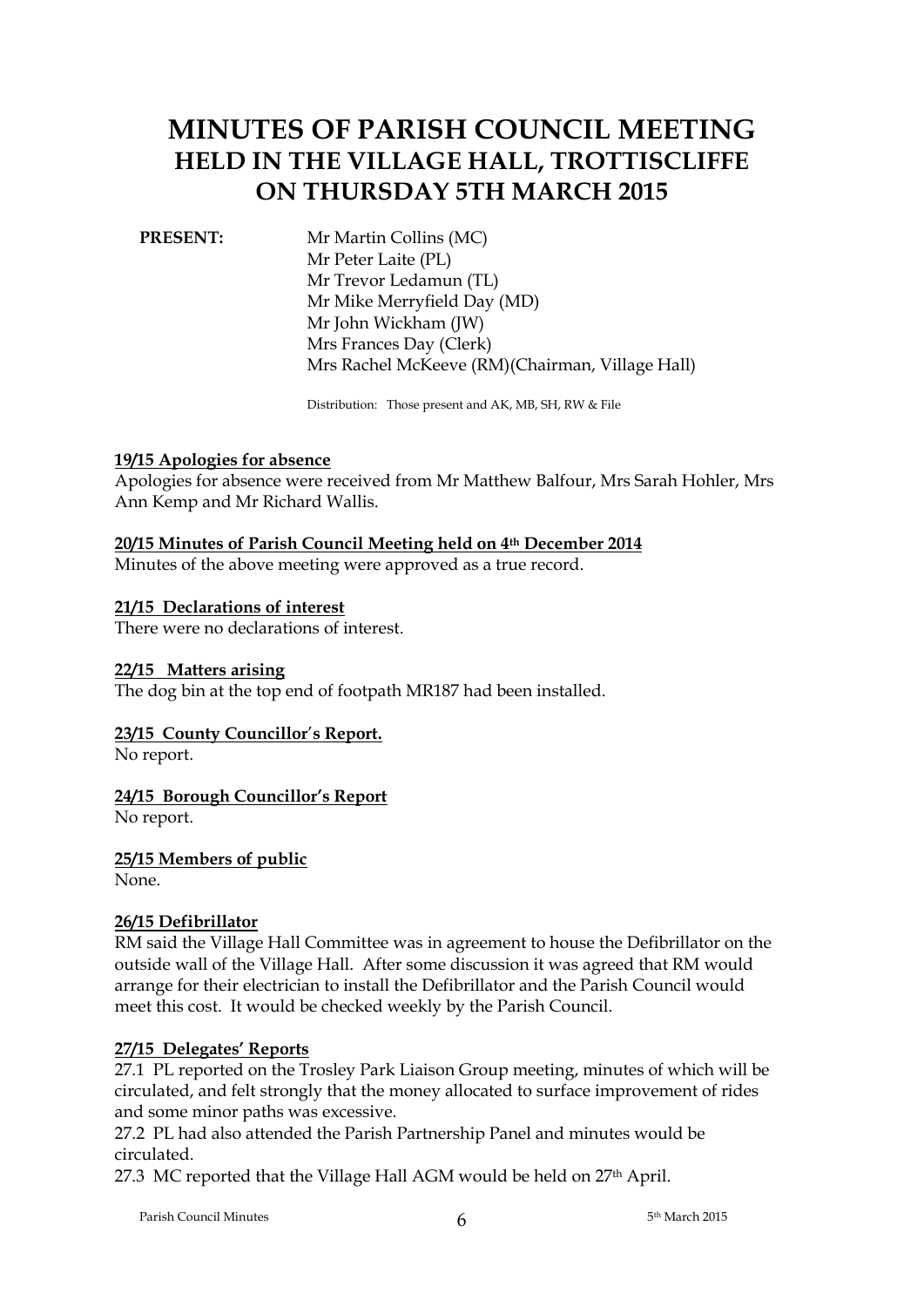## **28/15 Highways, Footways and Footpaths**

In view of the problems with overgrown footpaths in the last few years it had been agreed that the Parish Council would employ someone to cut back some of the footpaths where necessary. It was agreed to approach MG with a view to discussing the work involved. **FD**

## **29/15 Recreation Ground and Allotments**

It was agreed to renew the contract with the same contractor as in 2014 for the mowing and hedge cutting in the recreation ground and village green. **FD**

### **30/15 Planning**

**Planning Application TM/13/02842/FL** – Land between M20 & M26 – use of land as Gypsy/Traveller accommodation. Object. Await decision.

**Planning Application TM/14/02930/FL** - Hornbeams, Church Lane – 2 storey extension. No objections in principle but more details required. Granted.

**Planning Application TM/14/03931/LB** – Whittakers, Church Lane, Trottiscliffe – Replacement timber windows and conversion of roof space with new rooflight to main building and replacement windows to annex building. No objection but concerns regarding site map that claimed some unregistered land in front of the Church wall as belonging to the property. Await decision.

**Planning Application TM/15/00033/FL** – Northdown Terrace, School Lane – Single storey rear extension. No objections. Granted.

**Planning Application TM/15/00444/FL** – Colrum House, Coldrum Lane, Trottiscliffe – Revised plans. No objections in principle but needs to be conditioned and work carried out sensitively as concerns over spoil disposal with large vehicles in narrow country lanes. Await decision.

**Planning Application TM/15/00473/RD** – The Shack, Pilgrims Way, Trottiscliffe – Details of landscaping and boundary treatment. The level of information submitted is insufficient to discharge Condition 3. Await decision.

**Planning Application TM/15/00485/LB** -The Oast House, Taylors Lane, Trottiscliffe – Listed Building application for single storey extension and internal improvements. No objections. Await decision.

**Planning Application T/15/00490/FL** – Willandown, 9 Pinesfield Lane, Trottiscliffe – Erection of a pre-fabricated timber building for ancillary residential use. No objection in principle to Granny Annexe but not as separate dwelling at rear of plot.

30.1 The Enforcement Officer at Tonbridge & Malling Borough Council confirmed that there may have been a breach of unauthorised change of use at Whittakers, Church Lane, Trottiscliffe and it was being investigated.

#### **31/15 Finance**

The February 2015 statement of receipts and monies outstanding was accepted as below:-

| below:-              |  |
|----------------------|--|
| Payments received    |  |
| None                 |  |
| Payments made        |  |
|                      |  |
|                      |  |
|                      |  |
|                      |  |
|                      |  |
|                      |  |
| Payments outstanding |  |
| None                 |  |

31.1 It was agreed to pay £36 annual subscription to CPRE.

Parish Council Minutes 5 7

**FD**